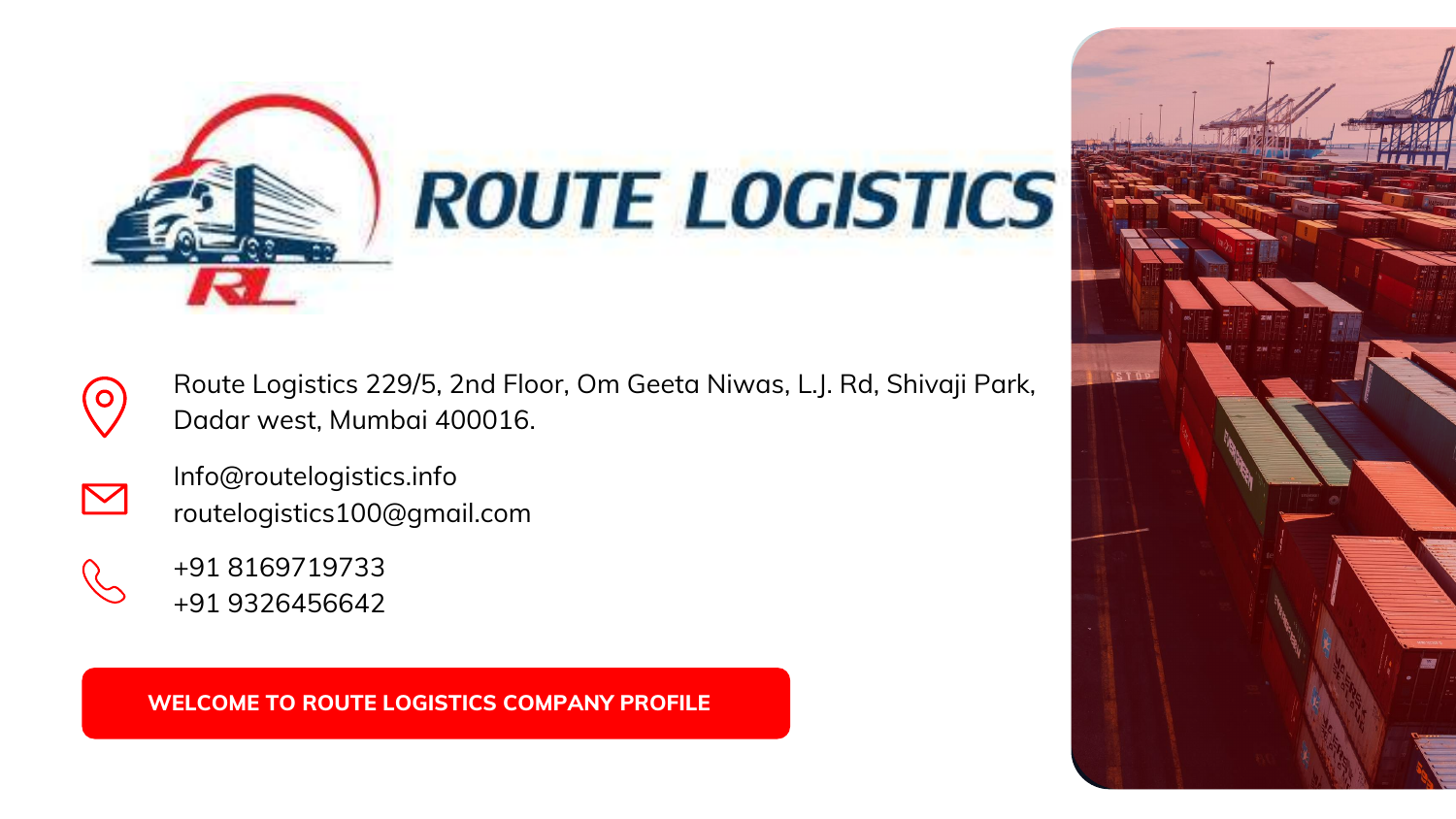**[Part](#page-2-0) 1** Our [Major](#page-2-0) Goal



**[Part](#page-5-0) 4 [Services](#page-5-0)** 



**[Part](#page-3-0) 2** Our Main [Mission](#page-3-0)



**Part 3** Our [Values](#page-4-0)



**Part 5** [Vehicals](#page-6-0)



**Part 6**



Our Current [Presence](#page-10-0)

# **Table of Contents**

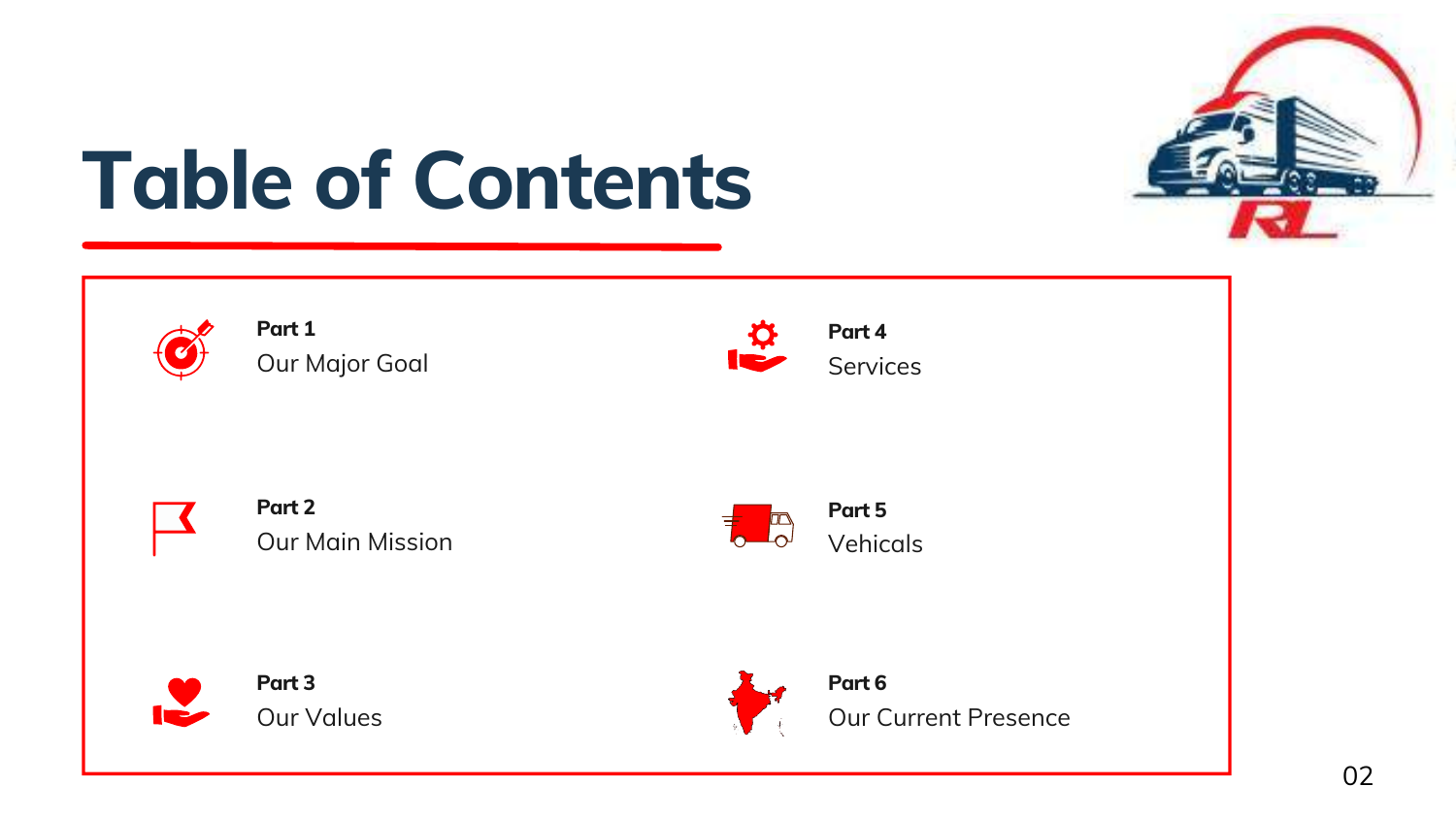## **To provide Efficient, Affordable, Safe, Reliable and Punctual Transport services to our clients.**



 $\blacktriangleright$ 

<span id="page-2-0"></span>**WELCOME TO ROUTE LOGISTICS COMPANY PROFILE**

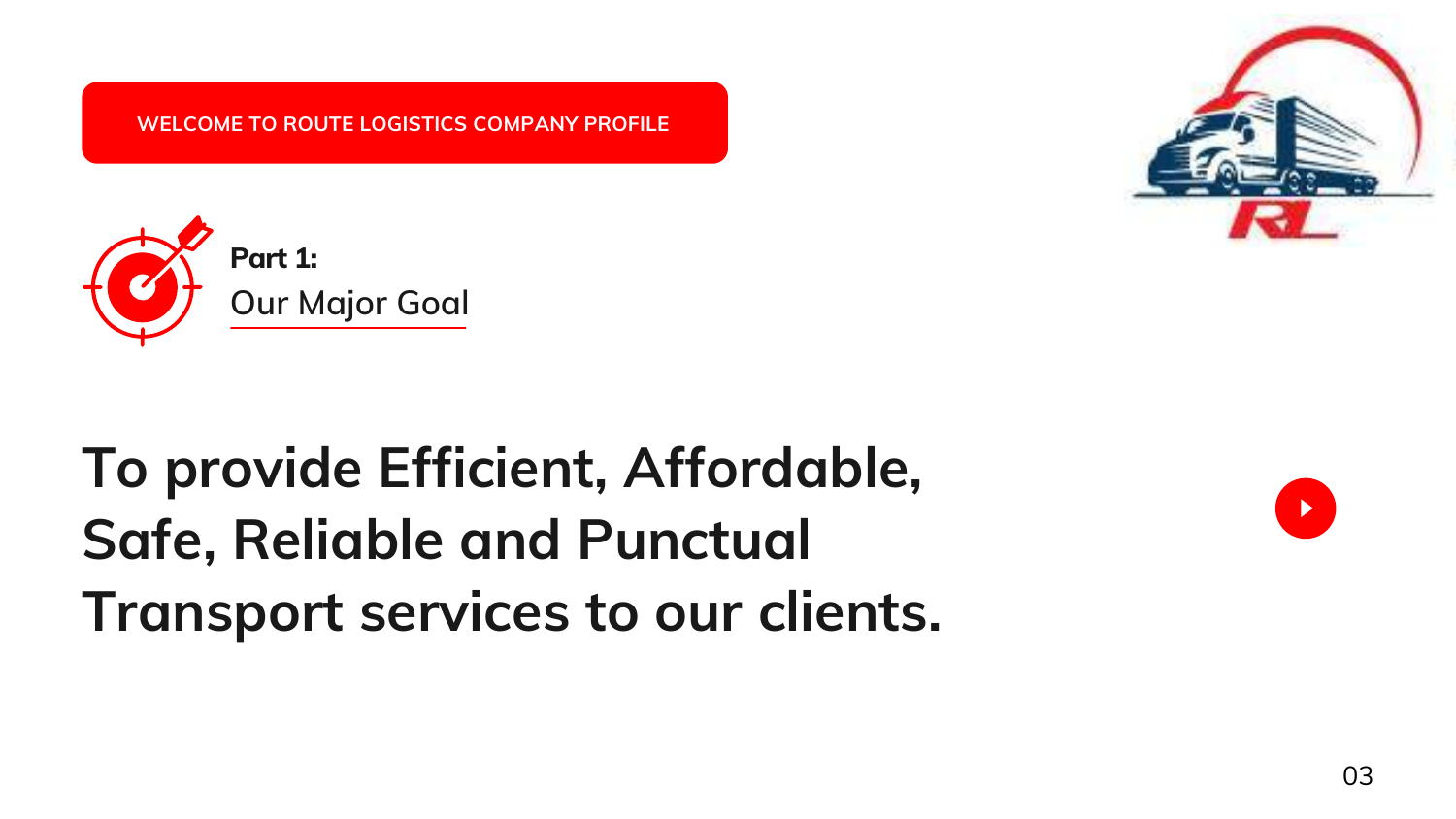## **To effectively achieve set objectives through fairness, innovation, systems orientation while ensuring transparency with our clients.**





<span id="page-3-0"></span>**WELCOME TO ROUTE LOGISTICS COMPANY PROFILE**

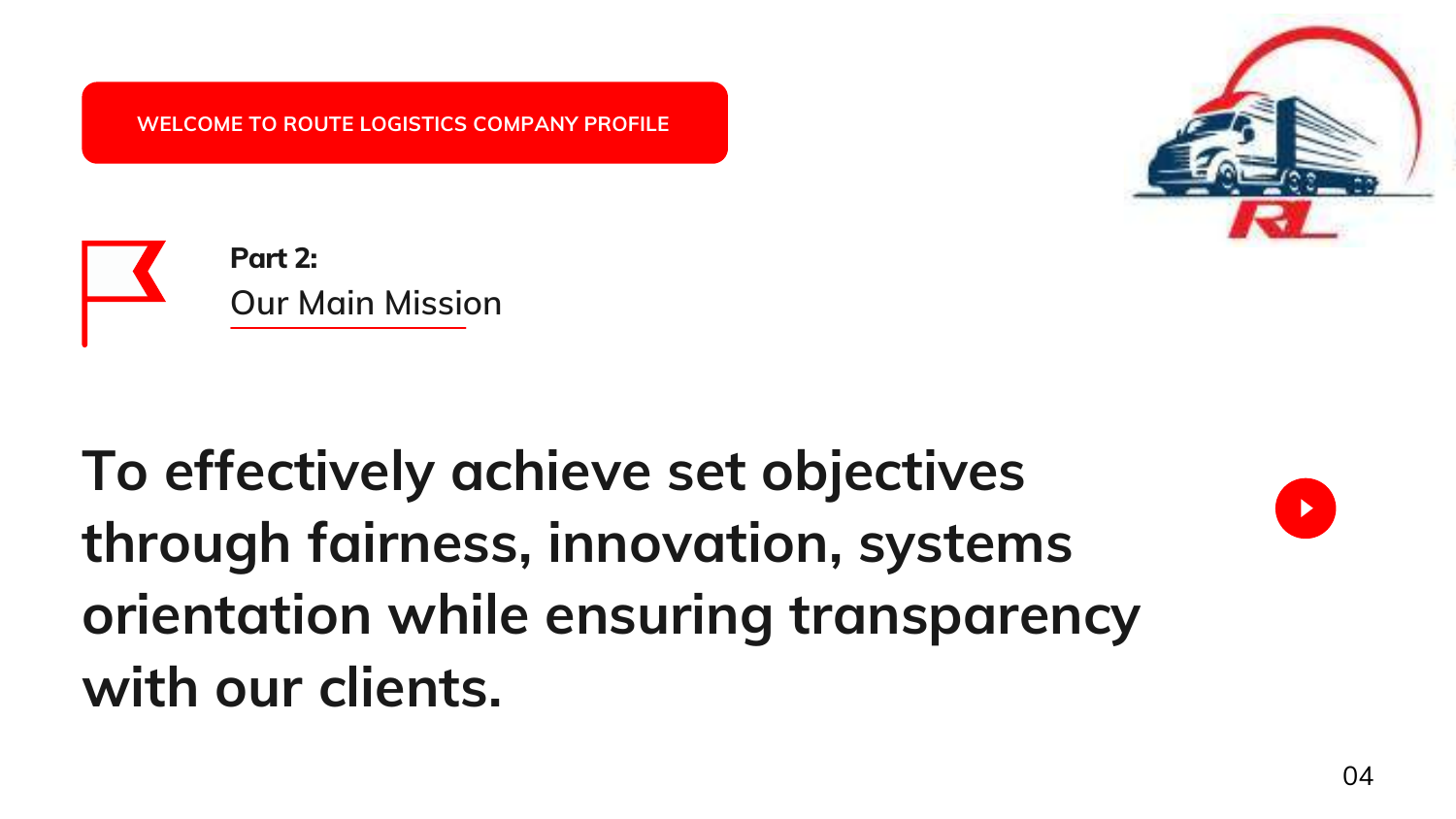## **We strive to perform with solid commitment to Integrity, Honesty, Transparency & Creativity with Respect for All.**







<span id="page-4-0"></span>**WELCOME TO ROUTE LOGISTICS COMPANY PROFILE**

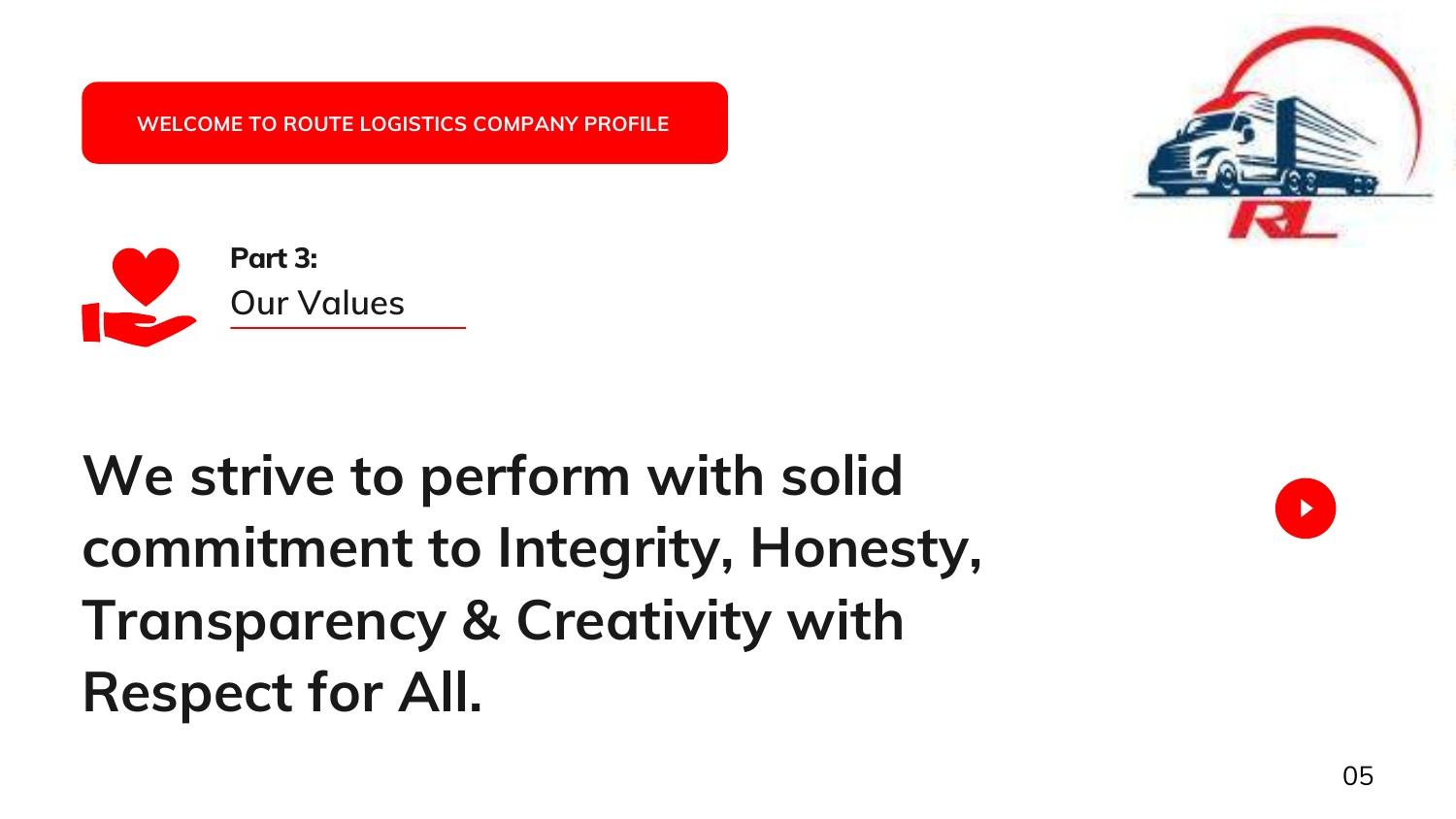06

<span id="page-5-0"></span>

**ODC/OWC Movement**

**Project Cargo Movement**

**Container Transport Management**

**Break Bulk Management** | **Supply Chain and Distribution Management** 





**Heavy Lift & Odd Equipment's Loading & unloading**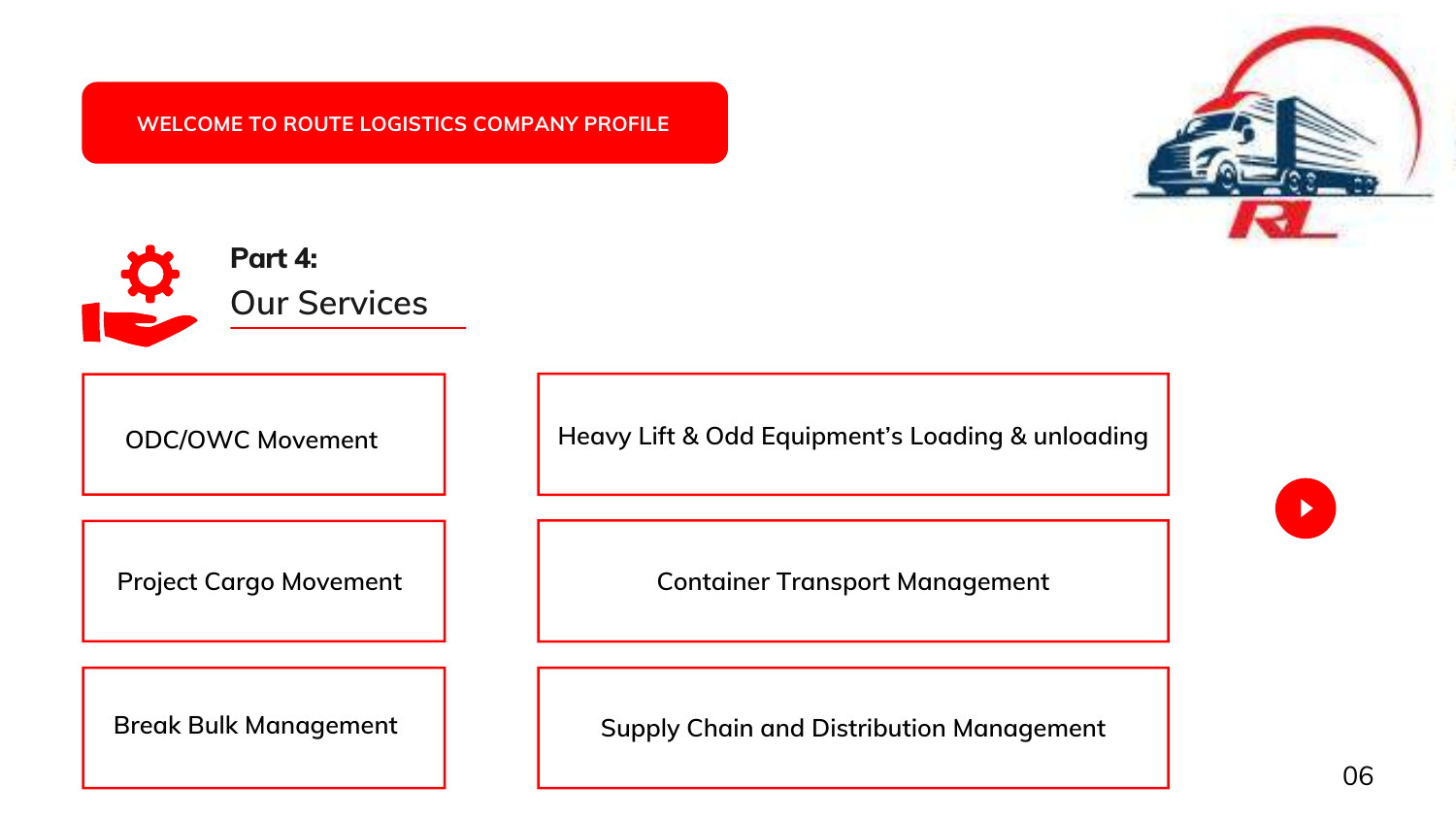<span id="page-6-0"></span>



### **LPT Canter 19 Feet**



 $\blacktriangleright$ 

**LPT Canter 14 & 17 feet**

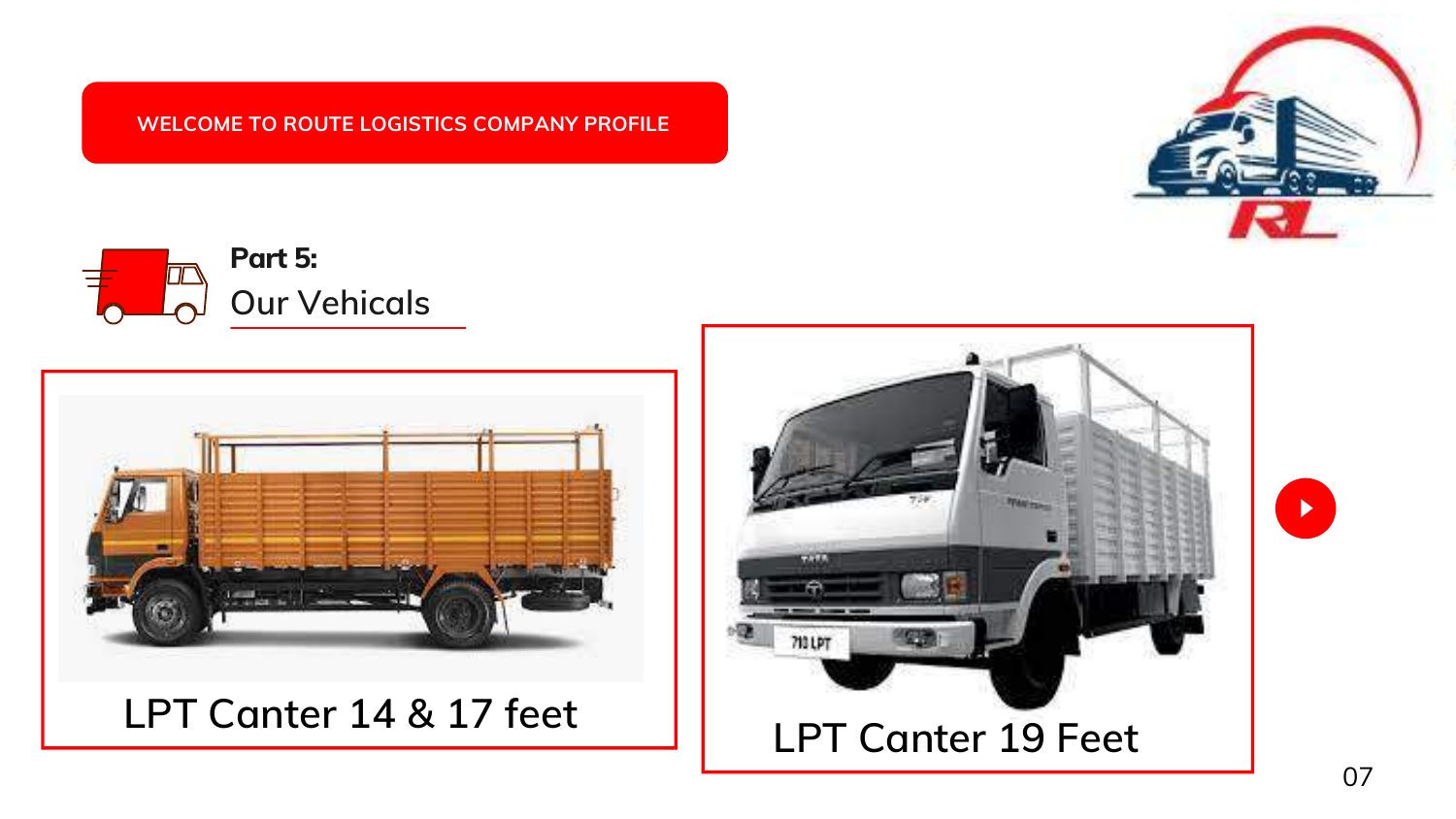**Container Body 20, 24, 28, and 32 Feet - Single and Multi Axle**

**WELCOME TO ROUTE LOGISTICS COMPANY PROFILE**







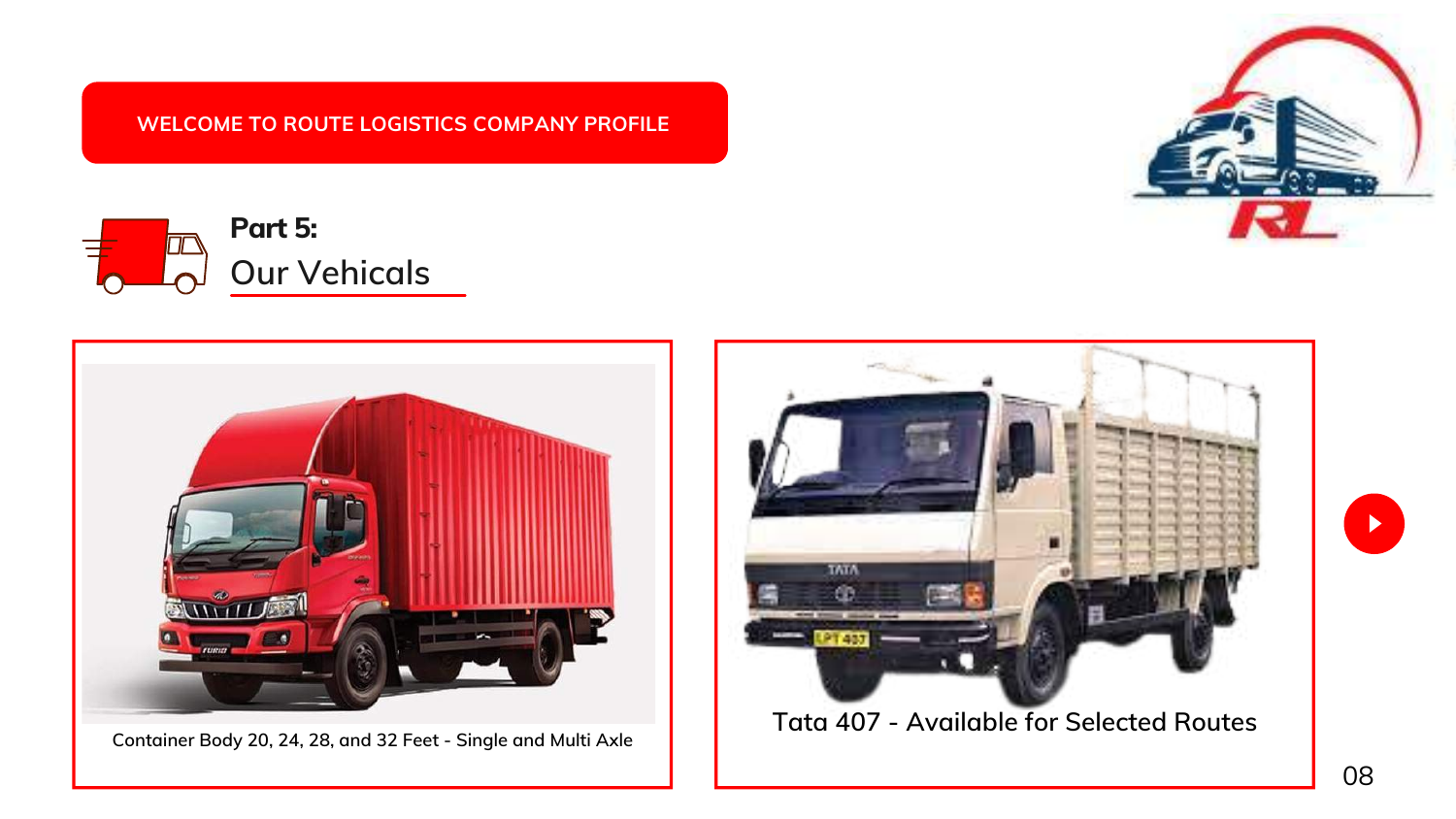





**Puller & Axles- 95 no's Axles and Man, Volvo 400 Puller**

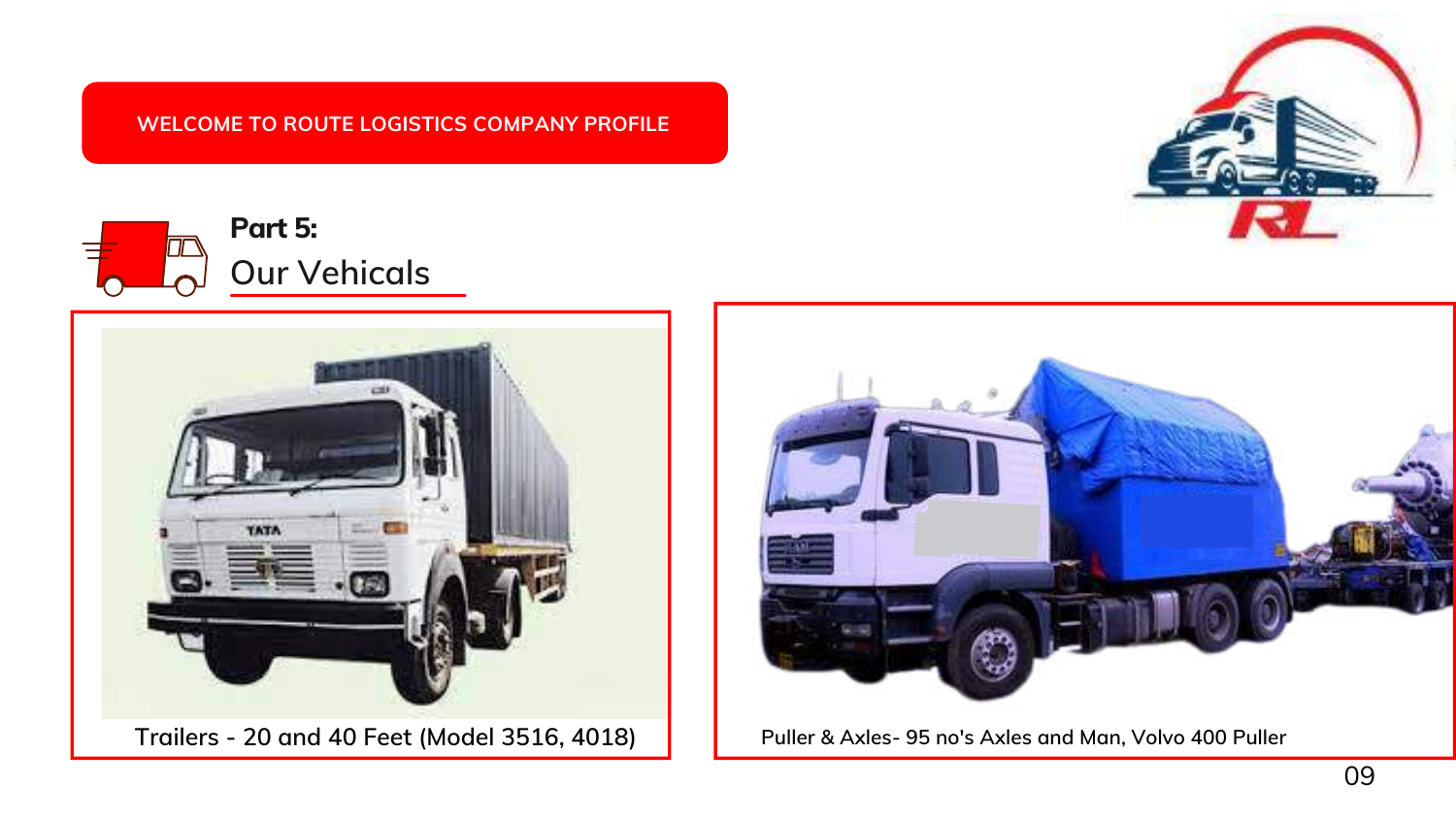





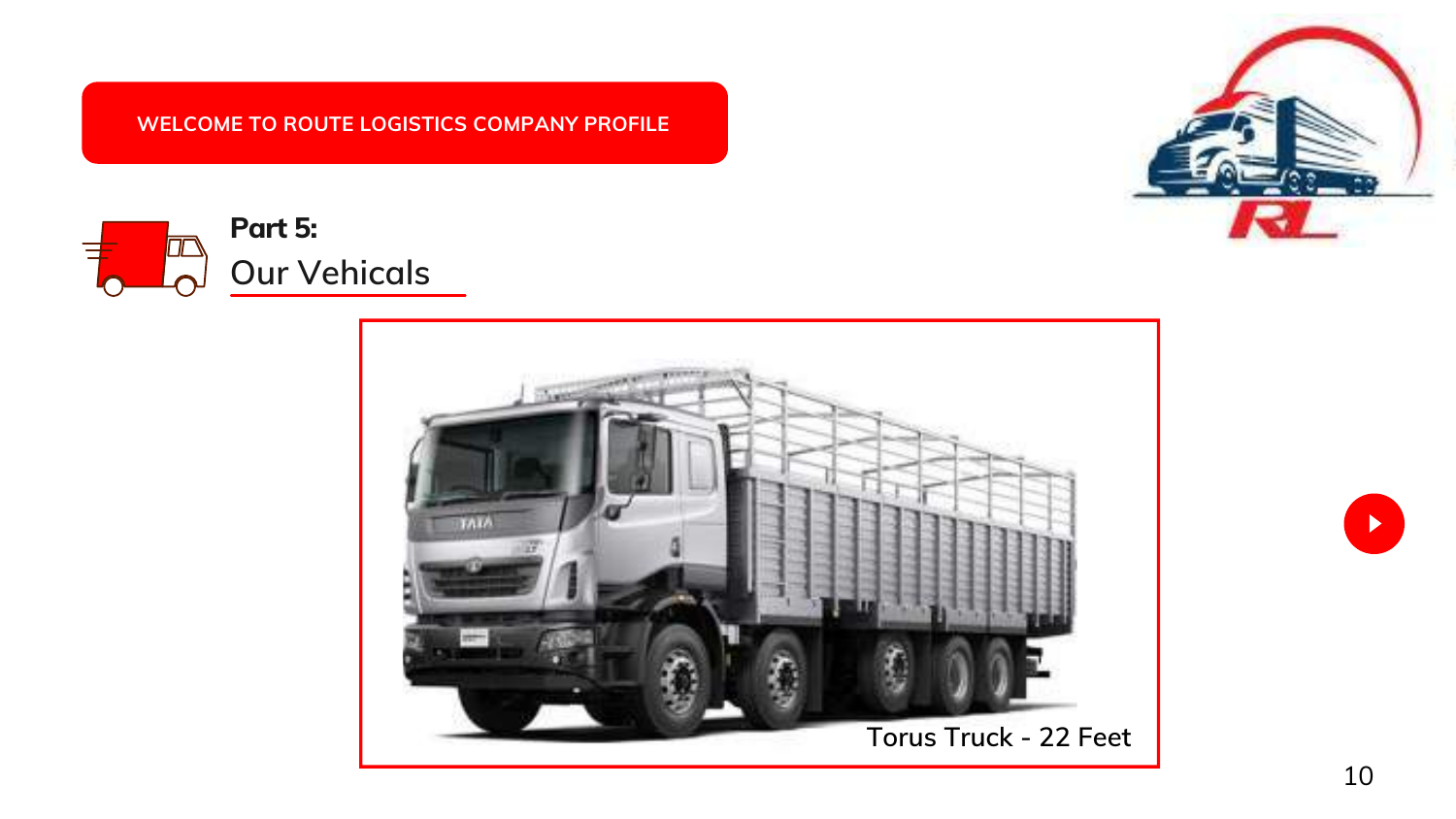<span id="page-10-0"></span>





more locations coming soon....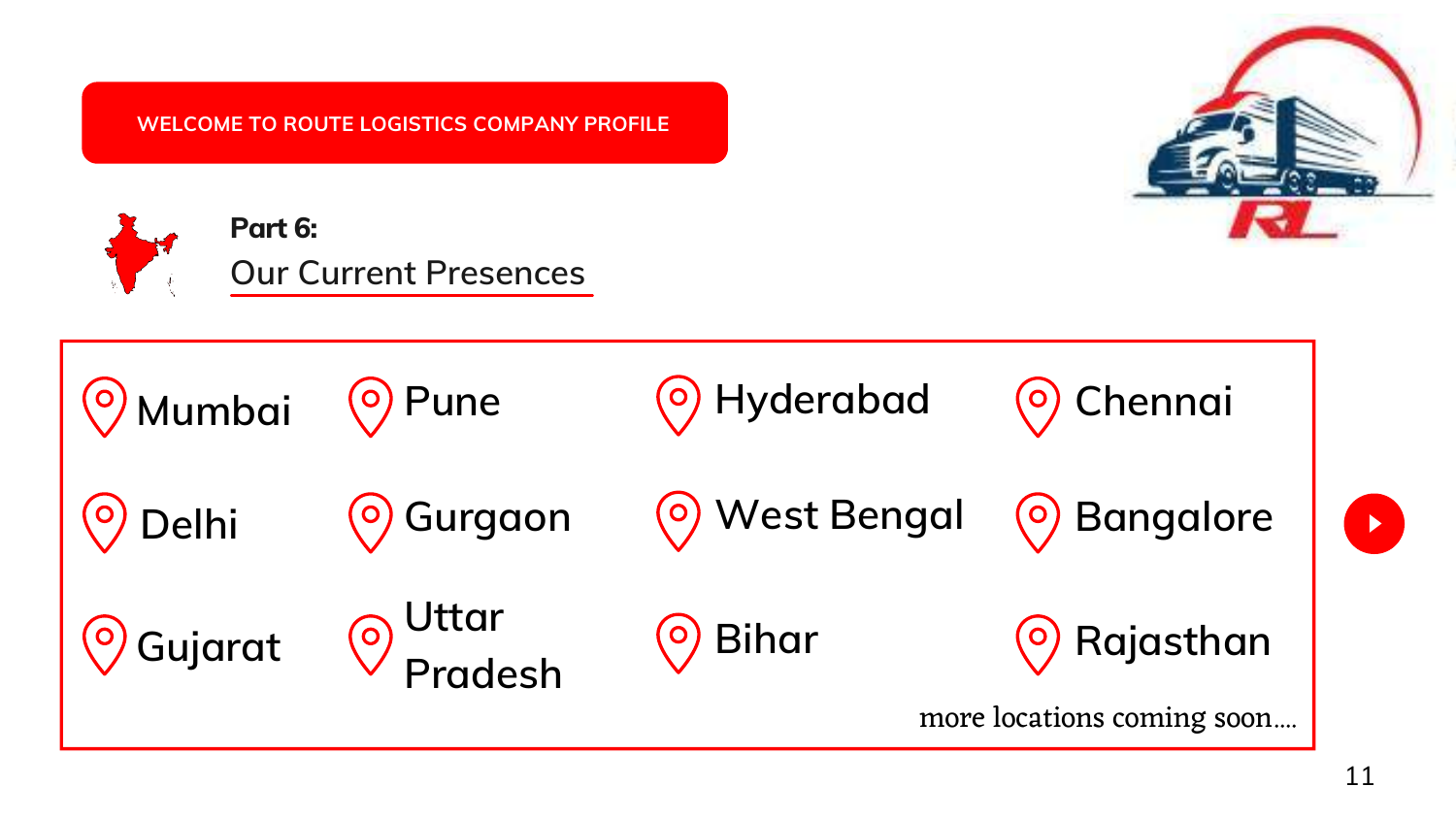

**Route Logistics is a privately owned national provider which was established in the year 2019. We are specialized in providing unique custom supply chain solutions for a long list of clients. Route logistics applies a high level of focus on order accuracy and accountability from inception to the final mile.**

**Our goal is a seamless partnership that delivers confidence, removes risks, and provides a level of customization unique among providers. We are a young and renowned organization in providing freight forwarding, transportation, and logistics services to our clients.**

**Our company caters to the need of various industries.**



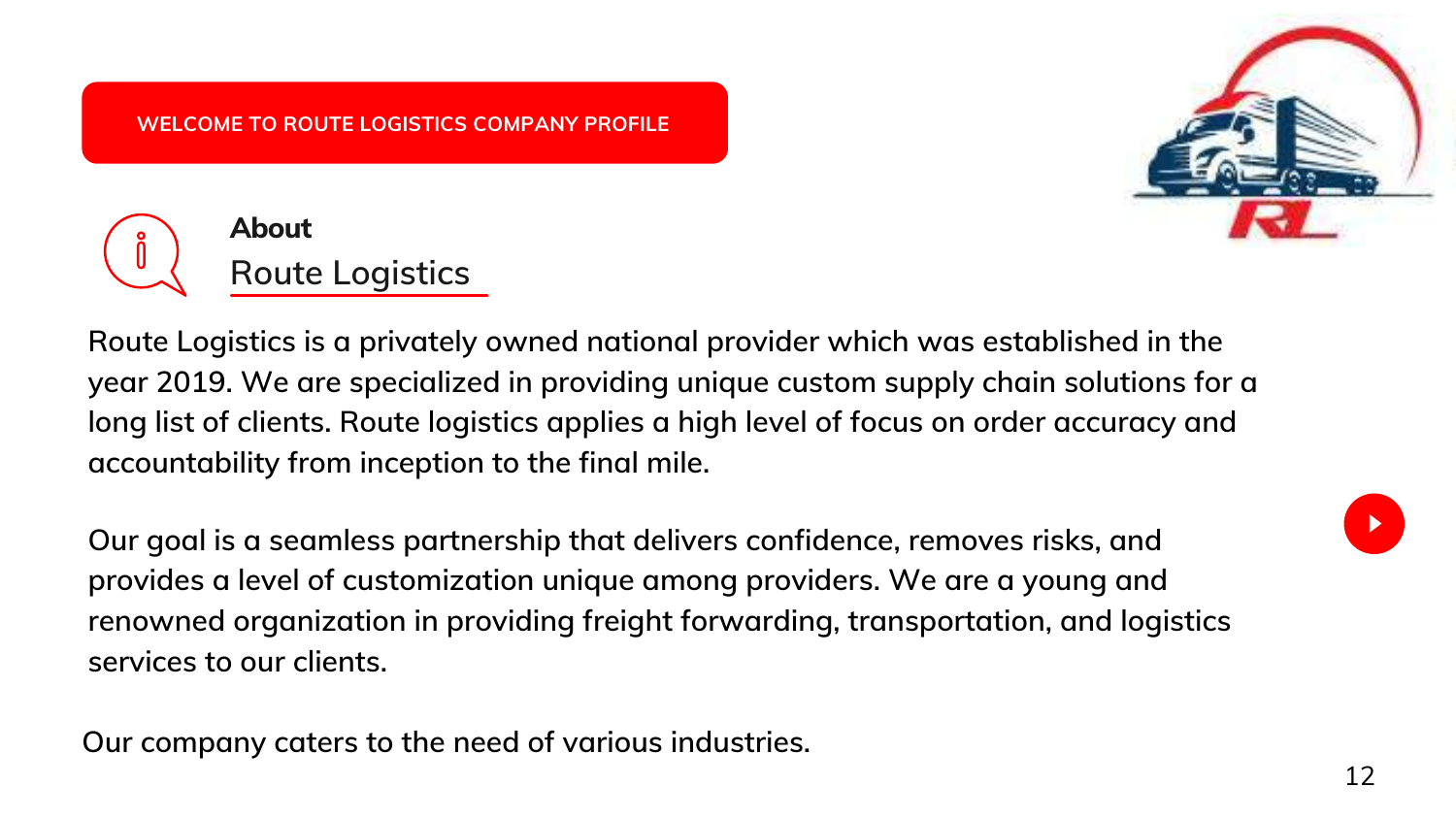

**With a combination of expert professionals, we are committed to give reliable and ontime delivery services, specialize in FTL (Full Truck Load), PTL (Part truck load), small packages, superfast cargo and ODC.**

**We provide affordable prices & excellent service round the clock. We coordinate with you to give you a hassle free experience. We develop affordable logistics plans for transport your valuable goods.**

**We are bring your destination closer, with our superfast, reliable and affordable services.**